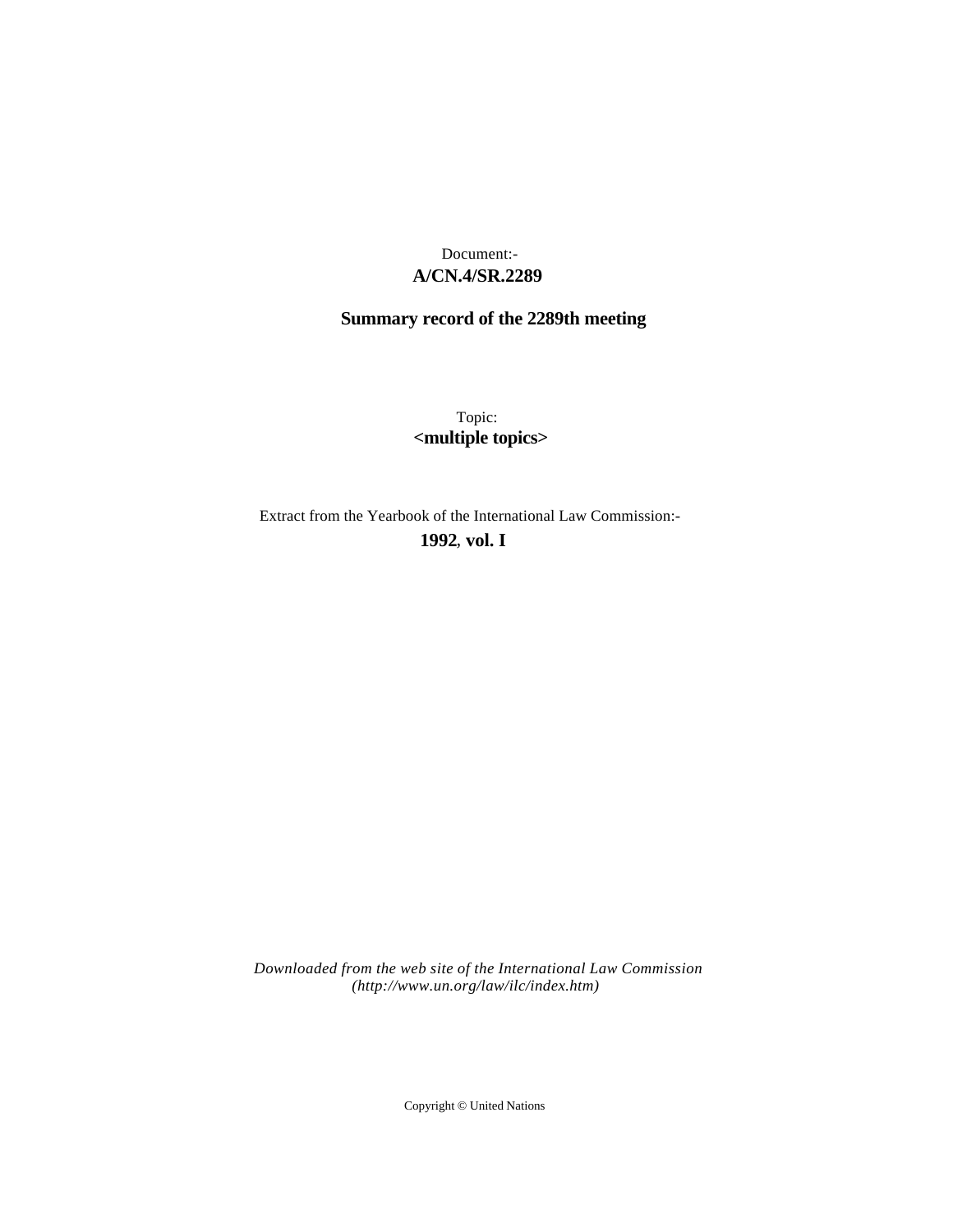95. Mr. SHI said it would be very dangerous to submit to the General Assembly the text of the draft articles in any form. If the representatives in the Sixth Committee began to comment on them, it would tie the hands of the Commission. Members should at all times retain their freedom of thought.

96. Mr. KOROMA and Mr. MAHIOU said they supported the suggestion for the setting up of a small working group.

97. Mr. CRAWFORD said that he fully shared Mr. Mikulka's view. If Mr. Mikulka's proposal was not accepted, he could agree to a small working group being set up.

98. Mr. EIRIKSSON said he had been convinced by Mr. Shi's argument. In a spirit of compromise, however, he would agree to Mr. Mikulka's solution.

99. Mr. PAMBOU-TCHIVOUNDA said that there was no reason to fear the General Assembly's judgement unduly. The Commission's reports varied from one year to the next and were not always very long. That was no reflection on the seriousness of its work. While it was necessary to avoid inserting the actual text of the draft articles in the Commission's report, a summary of the statement by the Chairman of the Drafting Committee could none the less be included.

100. The CHAIRMAN said that, if he heard no objection, he would take it that the Commission agreed to set up a small working group, consisting of interested members, to examine the question of the place to be given in the Commission's report to draft articles 6 to 10 *bis* on State responsibility and to the statement by the Chairman of the Drafting Committee.

*It was so agreed.*

*The meeting rose at 1.15 p.m.*

## **2289th MEETING**

*Monday, 20 July 1992, at 4.10 p.m.*

## *Chairman:* Mr. Christian TOMUSCHAT

*Present:* Mr. Al-Khasawneh, Mr. Arangio-Ruiz, Mr. Barboza, Mr. Bennouna, Mr. Bowett, Mr. Calero Rodrigues, Mr. Crawford, Mr. de Saram, Mr. Eiriksson, Mr. Fomba, Mr. Giiney, Mr. Jacovides, Mr. Koroma, Mr. Mahiou, Mr. Mikulka, Mr. Pambou-Tchivounda, Mr. Razafindralambo, Mr. Rosenstock, Mr. Shi,<br>Mr. Szekely, Mr. Thiam, Mr. Vereshchetin, Mr. Szekely, Mr. Thiam, Mr. Vereshchetin, Mr. Villagran Kramer.

**State responsibility** *(concluded)* **(A/CN.4/440 and Add.1<sup>1</sup> , A/CN.4/444 and Add.1-3,<sup>2</sup> A/CN.4/L.469, sect. F, A/CN.4/L.472, A/CN.4/L.478 and Corr.l and Add.1-3, ILC(XLIV)/Conf.Room Doc.l and 4)**

### [Agenda item 2]

### DRAFT ARTICLES PROPOSED BY THE DRAFTING COMMITTEE *(concluded)*

1. The CHAIRMAN said that the informal working group set up at the previous meeting had arrived at a compromise formula that in place of paragraphs 15 and 16 of chapter III of the Commission's draft report, concerning State responsibility (A/CN.4/L.478), a new subsection would be inserted before subsection 2 to be entitled "The draft articles contained in the preliminary and second reports of the Special Rapporteur", followed by paragraphs 15 and 16, revised to read:

"15. At its 2288th meeting, the Commission heard the presentation by the Chairman of the Drafting Committee of a report of the Committee (A/CN.4/L.472) concerning its work on the draft articles on State responsibility which were contained in the preliminary and second reports of the Special Rapporteur and which had been referred to it at the forty-first and forty-second sessions of the Commission. The Drafting Committee devoted 25 meetings to the consideration of those draft articles and succeeded in completing its work on them. It adopted on first reading a new paragraph 2 to be included in article 1, as well as articles 6 (Cessation), 6 *bis* (Reparation), 7 (Restitution in kind), 8 (Compensation), 10 (Satisfaction) and 10 *bis* (Assurances and guarantees of nonrepetition).

"16. In line with its policy of not adopting articles not accompanied by commentaries, the Commission agreed to defer action on the proposed draft articles to its next session. At that time it will have before it the material required to enable it to take a decision on the proposed draft articles."

2. It was understood that the part of the summary record of the 2288th meeting containing both the draft articles adopted by the Drafting Committee and the introductory statement by the Chairman of the Drafting Committee would be attached to the statement which he, as Chairman of the Commission, would deliver to the Sixth Committee in presenting the Commission's report.

3. Mr. de SARAM asked whether the draft articles on State responsibility were being described as provisionally adopted.

4. The CHAIRMAN replied that, since the Commission had not adopted the articles, they would certainly not be described as provisionally adopted.

5. Mr. VERESHCHETIN said that he accepted the proposals of the informal working group, with one ex-

<sup>1</sup> Reproduced in *Yearbook. .. 1991,* vol. II (Part One).

<sup>2</sup> Reproduced in *Yearbook. . . 1992,* vol. II (Part One).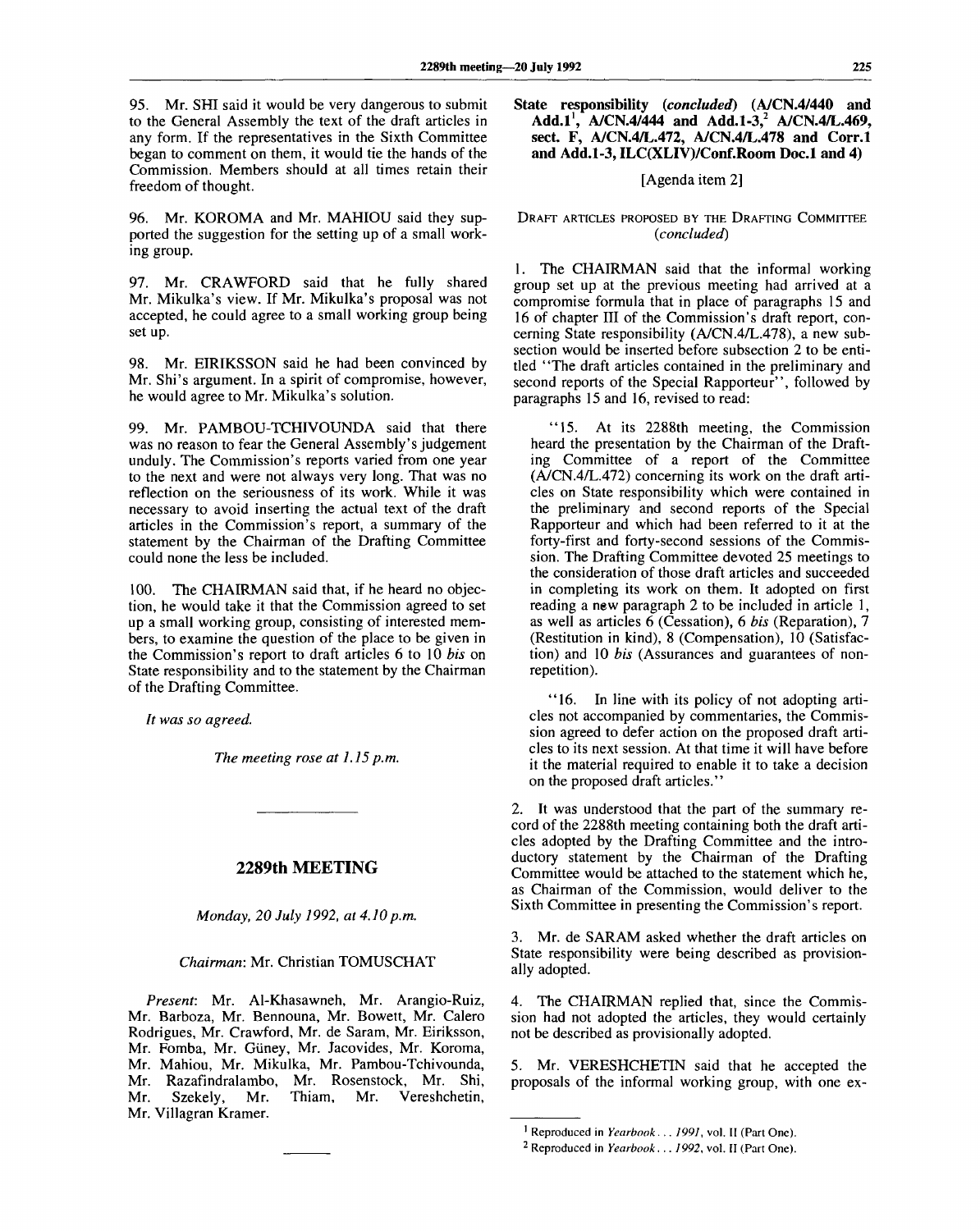ception. He would have no objection to attaching the statement by the Chairman of the Drafting Committee or the draft articles on State responsibility, but he could not agree to attaching the record of the largely procedural discussion at the previous meeting and bringing it to the attention of the General Assembly.

6. The CHAIRMAN said that not all, but only the relevant part, of the summary record of the previous meeting would be attached to his introductory statement to the Sixth Committee. The part in question would cover only the draft articles completed by the Drafting Committee and the statement made at the 2288th meeting by the Chairman of the Drafting Committee. The remainder of the summary record was not relevant for the General Assembly.

7. Mr. VILLAGRAN KRAMER said that the solution worked out by the informal working group was fairly satisfactory, although it did not meet all his expectations. Admittedly, some common ground had to be found. If he had understood matters correctly, the Chairman's introductory statement to the Sixth Committee would be circulated with two attachments: the statement made by the Chairman of the Drafting Committee at the 2288th meeting and the text of the draft articles on State responsibility.

8. The CHAIRMAN said that Mr. Villagran Kramer's understanding was correct.

9. Mr. ROSENSTOCK said he objected to attaching even a part of a summary record to the Chairman's introductory statement to the Sixth Committee. It was undesirable to establish a hierarchy among summary records, thereby seeming to suggest that the Commission attached more importance to one summary record than to another, or to one part of a summary record rather than to the rest. He hoped that everyone would be satisfied with the detailed account to be given by the Chairman to the Sixth Committee without the need to provide the summary record, even in part.

10. The CHAIRMAN pointed out that attaching part of the relevant summary record constituted part of the compromise reached by the informal working group.

11. Mr. MAHIOU said he agreed with Mr. Rosenstock that it was undesirable to attach the summary record. He had no objection, however, to attaching the statement by the Chairman of the Drafting Committee.

12. Mr. GÜNEY said he strongly supported the remarks by Mr. Rosenstock and Mr. Mahiou. It was most undesirable to create a precedent by providing a summary record, as suggested.

13. Mr. BENNOUNA observed that the objections concerned the form, not the substance, of the attachments. There was agreement about attaching the statement of the Chairman of the Drafting Committee and the draft articles, but several members objected to them being presented as part of a summary record. The two attachments could be included but without mentioning the fact that they were taken from a summary record.

14. Mr. SHI said that the statement of the Chairman of the Drafting Committee and the draft articles should not be circulated at the time of the Chairman's introductory statement to the Sixth Committee. Otherwise, members of the Sixth Committee would be inclined to comment on the draft articles. They should be circulated later on, when the Sixth Committee took up the topic of State responsibility; at that time, there would be less chance of any comments being made on the articles.

15. Mr. VERESHCHETIN said that he could accept as a compromise the formula proposed, but felt that the decision was not a very good one. It could have the opposite result to the one desired. Presenting the draft articles and the statement of the Chairman of the Drafting Committee in the form of attachments would draw the attention of the Sixth Committee to the attachments, all the more since they would be the only documents annexed in that way.

16. Mr. CALERO RODRIGUES said that the draft articles and the statement by the Chairman of the Drafting Committee would be circulated purely for the information of the General Assembly and should not be understood as a request for comments. He preferred making use of the relevant part of the summary record. Such a presentation would have the advantage of not placing too much importance on the document distributed. It was also more practical and more economical to circulate an extract from the summary record, which was an existing document.

17. The CHAIRMAN pointed out that the summary record existed in all official languages. Would his introductory statement to the Sixth Committee also be circulated in all official languages?

18. Mr. KOTLIAR (Secretary to the Commission) said that the introductory statement of the Commission's Chairman was usually made available to members of the Sixth Committee in the original language only, English in the present instance. The annex would also be in English. The secretariat could try to obtain translations, but that would be a departure from the usual practice.

19. Mr. GUNEY pointed out that the summary record had only limited distribution and was intended for participants only. It would be creating an undesirable precedent to give it any wider circulation.

20. Mr. MAHIOU said that he could accept, although somewhat reluctantly, the idea of the two attachments being presented without any indication that they were taken from the summary record.

21. Mr. VILLAGRAN KRAMER said that the draft articles completed by the Drafting Committee were of the utmost importance to jurists in third world countries. They afforded an indication of what was being done on the topic of State responsibility in the Commission. The draft articles in question were the first product reflecting a possible understanding with the countries of the industrialized world and were therefore something of great value. They would not create any major difficulties for the representatives in the Sixth Committee; problems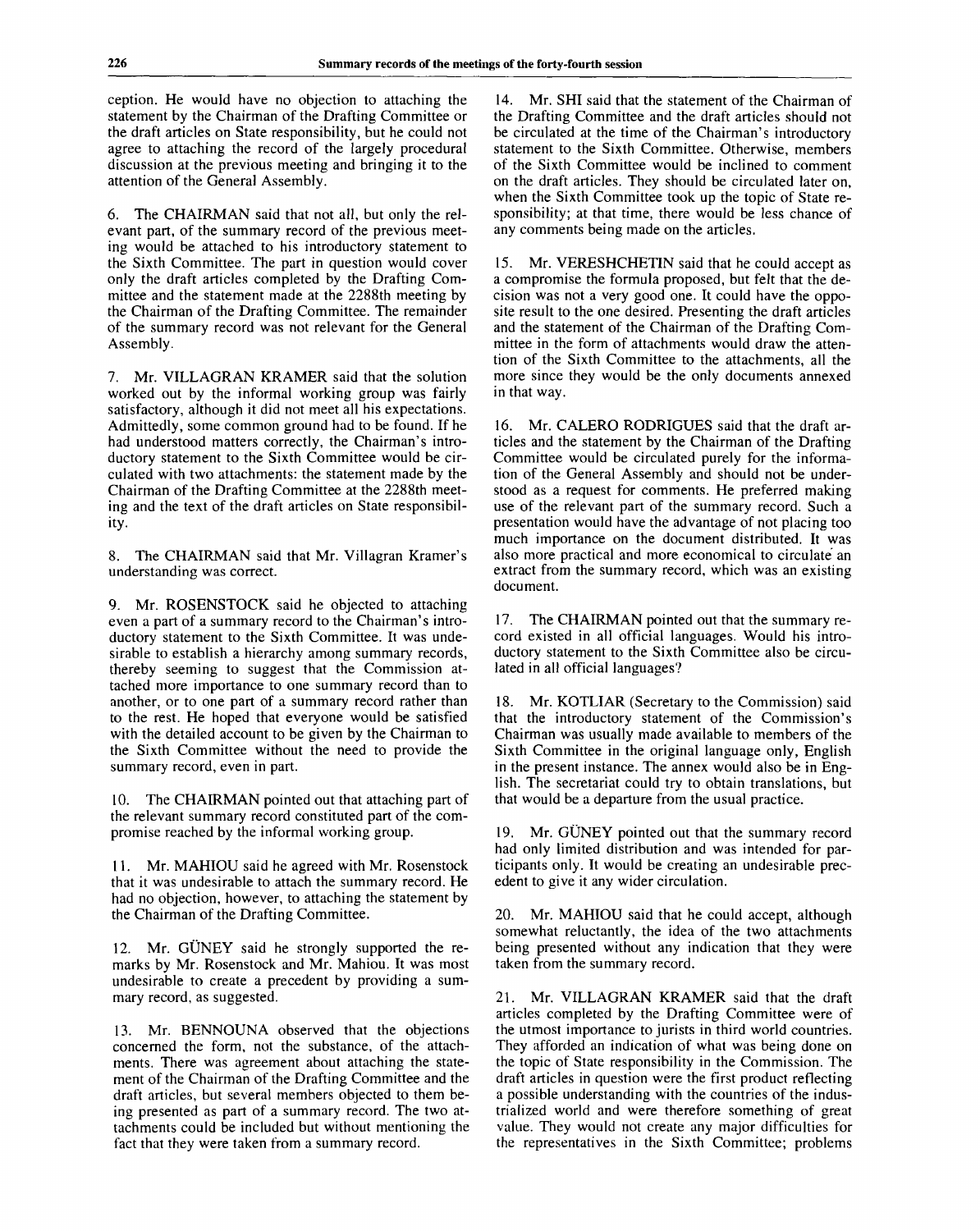would arise at a later stage, when draft articles on countermeasures came before the Committee.

Mr. KOROMA said that the report to the Sixth Committee was the report of the Chairman of the Commission, not of the Chairman of the Drafting Committee. It was the Chairman of the Commission who would be giving a detailed account of the Commission's work, in the course of which he would refer to the work of the Drafting Committee.

23. The CHAIRMAN said that he would indeed give a full report to the Sixth Committee on the work of the Commission. Nevertheless, it was part of the compromise reached by the informal working group that the draft articles on State responsibility and the statement by the Chairman of the Drafting Committee should be made available to members of the Sixth Committee.

24. Mr. GÜNEY said that it was essential to say what happened in the Commission itself, not in informal groups. He once again urged the Commission not to create undesirable precedents.

25. Mr. EIRIKSSON said he supported the compromise formula reached by the informal working group.

26. Mr. CALERO RODRIGUES noted that there was no disagreement as to the substance of the two attachments. Some members objected only to their presentation in the form of extracts from the relevant summary record.

27. The CHAIRMAN said that he would suspend the meeting to allow for further informal consultations.

*The meeting was suspended at 4.40 p.m. and resumed at 4.55 p.m.*

28. The CHAIRMAN announced that, as a result of the informal consultations, a compromise was now proposed. He, as Chairman of the Commission, would make an introductory statement to the Sixth Committee describing the work of the Commission on State responsibility. The description would consist essentially of the revised texts of paragraphs 15 and 16 of document A/CN.4/L.478 that he had read out at the beginning of the meeting. He would inform representatives that the relevant part of the summary record of the 2288th meeting was available in the meeting room. In that way, any representatives interested in the draft articles on State responsibility could obtain them and report to their Governments. Circulation of the articles would not be meant as an encouragement to discuss them at length, since they had not yet been approved by the Commission.

29. Mr. KOROMA said that he could accept that solution as a compromise, but wanted it placed on record that it did not create a precedent.

30. The CHAIRMAN assured Mr. Koroma that the case was an exceptional one, because of the particular interest of some members in the articles on State responsibility. If he heard no objection, he would take it the Commission agreed to adopt the proposed compromise.

*It was so agreed.*

### **Programme, procedures and working methods of the Commission, and its documentation (A/CN.4/L.469, sect. G)**

### [Agenda item 7]

# REPORT OF THE PLANNING GROUP

31. The CHAIRMAN said the Enlarged Bureau's intention was that the report of the Planning Group on the programme, procedures and working methods of the Commission (A/CN.4/L.473/Rev.l) should for the most part be incorporated in the last chapter of the Commission's report to the General Assembly. For that purpose, it would require some editing changes, in particular the replacement of the words "the Planning Group" by "the Commission". However, several points remained to be clarified. First, the Enlarged Bureau was of the opinion that neither paragraph 16 nor the schedule of work annexed to the report of the Planning Group should be reproduced in the Commission's report. In view of the tentative nature of the arrangements described in the schedule, which might have to be altered in the light of subsequent events, it would be undesirable to adopt a rigid timetable.

32. Mr. EIRIKSSON observed that, in the previous quinquennium, the Commission had found it very useful to have a timetable for its work. He was not sure, however, whether such a timetable had ever been included in the Commission's report.

33. Mr. CALERO RODRIGUES (Chairman of the Planning Group) said the Planning Group intended that the schedule for the quinquennium should be for the internal use of the Commission, and should not be included in its report to the General Assembly. Indicative targets for the Commission's future work on certain topics were already set out in paragraph 15 of the Planning Group's report.

34. Mr. SZEKELY said that it would be better to retain paragraph 16, together with the schedule for the quinquennium. There was a clear advantage in knowing what the Commission's goals were and when it intended to reach them. Moreover, the schedule would help the Commission to keep to those goals. If paragraph 16 and the schedule had to be omitted, paragraph 15 should be redrafted to explain the Commission's timetable in greater detail.

35. Mr. VILLAGRAN KRAMER said that the schedule of work was merely a proposal, not a formal commitment. He agreed with Mr. Szekely that there were advantages in retaining it, while emphasizing its tentative character. It showed which topics the Commission regarded as most urgent. Moreover, for the countries of Central America, which maintained close mutual relations, it was useful to know the order in which the Commission intended to proceed with the topics on its agenda.

36. Mr. EIRIKSSON recalled that, in the first year of the previous quinquennium, the Commission had adopted a paragraph similar to paragraph 15 of the present report, together with a schedule of work for each year of the quinquennium.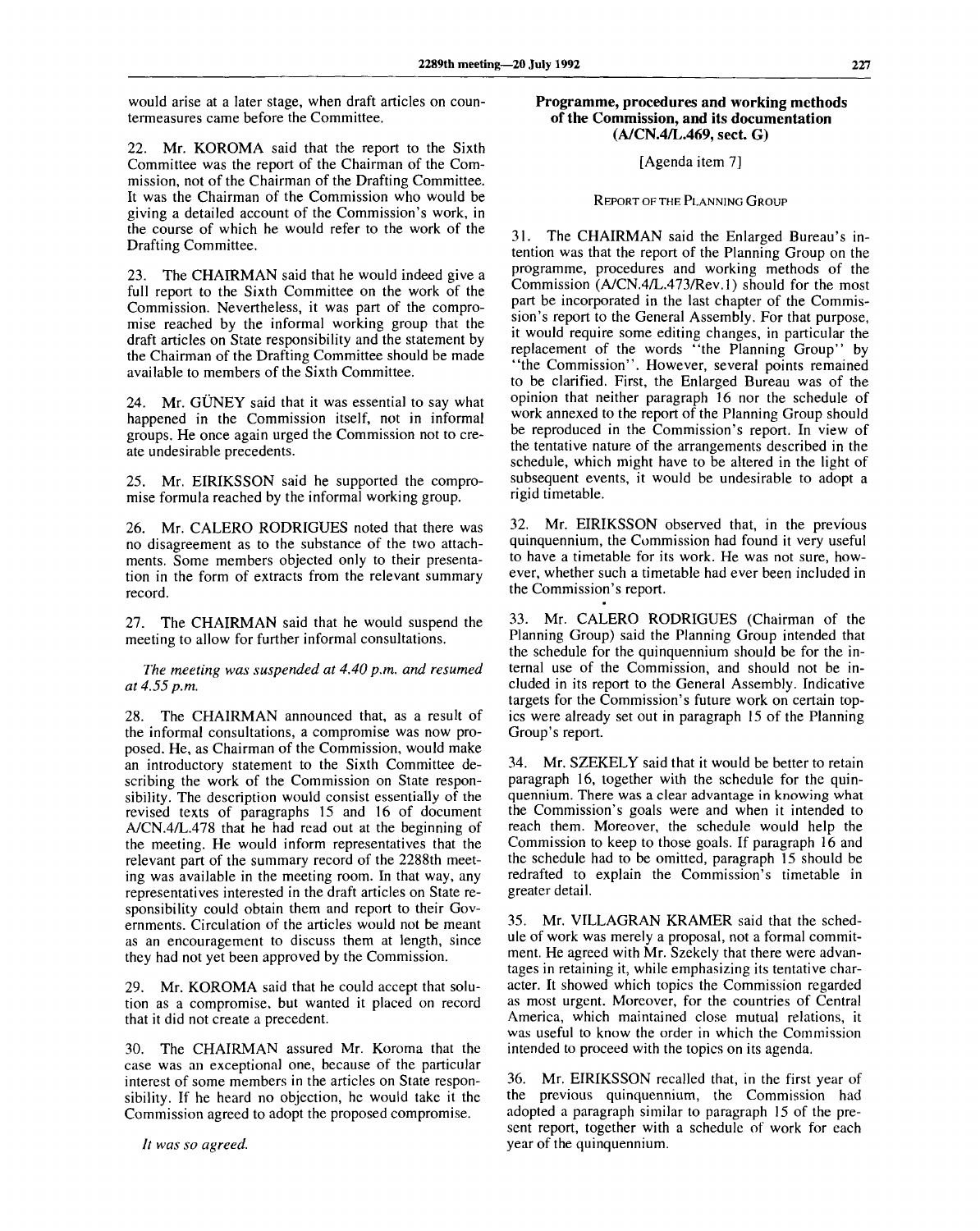37. Mr. SZEKELY emphasized the value of knowing the direction in which the Commission was heading, and what results were expected of it. Of course, the schedule was merely tentative, but he thought it was a very positive feature.

38. Mr. MAHIOU said he was unwilling to include in the report details about the Commission's internal functioning. It was better for such details to remain unofficial, especially since there was no guarantee that the Commission would achieve its targets according to a set timetable.

39. Mr. EIRIKSSON said it would be helpful to include part of paragraph 16 in the Commission's report, to show that the Planning Group had worked hard to draw up the Commission's future programme of work. Attention should be drawn to the tentative nature of the schedule, and the fact that it would change year by year. He suggested omitting the table which appeared in the Group's report and amending the last sentence of paragraph 16 accordingly.

40. Mr. JACOVIDES said that Mr. Eiriksson's proposal was a compromise solution and would respond to the wishes of certain members without tying the hands of the Commission.

41. Mr. SZEKELY said some matters were certainly the internal business of the Commission, but he failed to see the need for what might be termed "privacy" regarding the tentative schedule of work. Indeed, withholding such information from the General Assembly could imply that the Commission was really not committed to its mandate. In a spirit of accommodation, he would endorse Mr. Eiriksson's proposal to redraft paragraph 16. Furthermore, paragraph 15 should be expanded to include all the topics in the Commission's current programme of work.

42. Mr. ROSENSTOCK said that he had no objection to transparency, but the Commission should think twice about overturning a decision that had already been approved by two committees. In his view, paragraph 15 was adequate. Paragraph 16 and the schedule of work should remain the internal business of the Commission. However, he would not oppose a compromise solution.

43. Mr. CALERO RODRIGUES (Chairman of the Planning Group) said that he endorsed the proposal by Mr. Eiriksson. Furthermore, he did not see how paragraph 15 could be expanded.

44. Mr. KOROMA said that he wished to associate himself with the views of Mr. Calero Rodrigues and Mr. Rosenstock.

45. Mr. SZEKELY said that a formulation should be added to paragraph 15 to the effect that the Commission had in principle accepted the Planning Group's recommendations.

46. The CHAIRMAN said that, if he heard no objection, he would take it that the members agreed to redraft paragraph 16 along the lines suggested by Mr. Eiriksson and to exclude the tentative schedule of work from the Commission's report to the General Assembly.

*It was so agreed.*

47. The CHAIRMAN said that, after lengthy discussion, the Enlarged Bureau had concluded that paragraphs 20 to 23, contained in the section "Long-term programme of work", should not be included in the Commission's report, in order to avoid presenting the General Assembly with a list of topics which were still tentative.

48. Mr. JACOVIDES said that deleting paragraphs 20 to 23 would entail making corresponding amendments to other paragraphs in the Group's report. While the Commission might not wish to submit a list of specific topics at the present time, it certainly would not want to create the impression that it had not devoted much energy to its long-term programme of work. He proposed, therefore, that the list of topics should be included in a footnote to the Commission's report.

49. Mr. CALERO RODRIGUES, speaking as a member of the Commission, said he had initially agreed with Mr. Jacovides that it would be useful to present the list of tentative topics to the General Assembly. However, after further consideration, he thought it better to wait until the Commission had a more concrete idea of how it would deal with those topics. He proposed that the Commission should simply inform the General Assembly that it was examining the topics and that it would submit more complete material the following year. In short, while he did not object to the proposal by Mr. Jacovides, he would prefer to follow the recommendations of the Enlarged Bureau to exclude paragraphs 20 to 23 from the Commission's report.

50. Speaking as Chairman of the Planning Group, he announced, with regard to the explanatory summaries on the short list of topics shown in paragraph 21, that Mr. Bowett would be preparing a summary on ownership and protection of wrecks beyond the limits of national maritime jurisdiction; Mr. Yamada on rights and duties of States for the protection of the human environment; Mr. Tomuschat on the "global commons"; Mr. Pellet on the law and practice relating to reservations to treaties; Mr. Mikulka and Mr. Vereshchetin, working jointly on two topics, namely State succession in respect of membership of international organizations and State succession and its impact on the nationality of natural and legal persons; Mr. Bennouna on the legal conditions of capital investment and agreements pertaining thereto; and Mr. Jacovides on *jus cogens.* With regard to the list of reserve topics, Mr. Szekely would be preparing a summary on the law of (confined) international groundwaters; Mr. Rosenstock on legal mechanisms necessary for the registration of sales or other transfers of arms, weapons and military equipment between States; Mr. Sreenivasa Rao on extraterritorial application of national legislation; and Mr. Pambou-Tchivounda on the law concerning international migrations.

51. The CHAIRMAN said it was important for the Commission to inform the General Assembly that it had established a procedure for examining those topics.

52. Mr. MAHIOU said that, if there were no strong objections, the proposal by Mr. Jacovides to include the list of topics as a footnote to the Commission's report might be a good solution.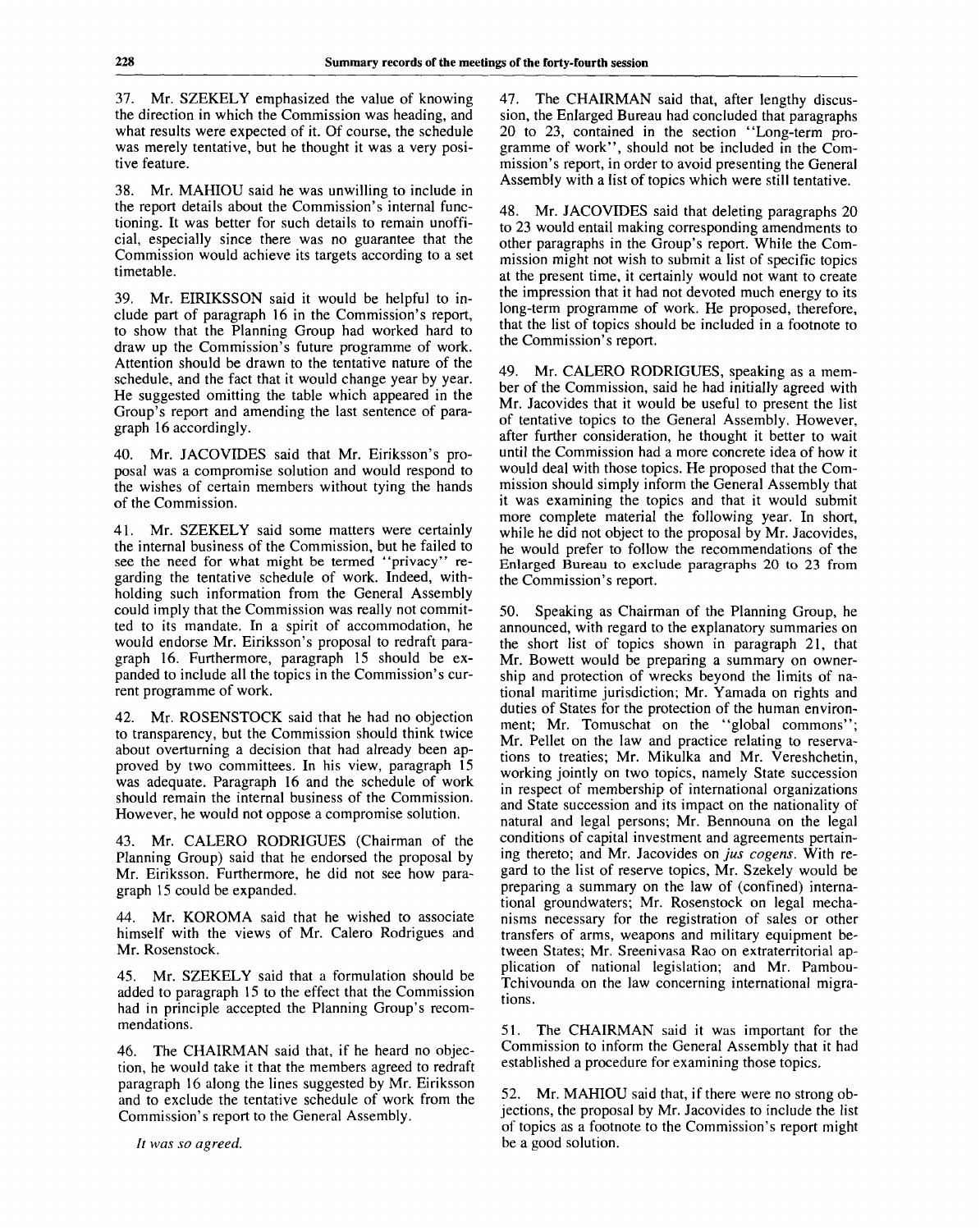53. The CHAIRMAN said members should bear in mind that the recommendation to delete the paragraph listing those topics had been discussed both by the Planning Group and the Enlarged Bureau.

54. Mr. KOROMA said that he joined with those who wished to include the list of topics in a footnote.

55. He would also point out that the fourth item on the list of reserve topics, namely the law concerning international migrations, did not reflect the proposal he had made earlier in the session. It had been his intention to include a topic entitled "international law on the movement of persons".

56. The CHAIRMAN said that the list of topics was not final and would be reconsidered in 1993. Since it would not be included in the Commission's current report, there was no need to amend it at the present time.

57. Mr. THIAM, drawing attention to the last topic on the short list, *jus cogens,* said he wished to caution the Commission against consideration of pure doctrine. While he had no reservations about the concept *per se,* he had strong doubts about the possibility of codifying *jus cogens.*

58. Mr. ROSENSTOCK said that, as he recalled, it had been agreed during a meeting of the Enlarged Bureau to amend the title of the fourth item on the list of reserve topics, in accordance with Mr. Koroma's intentions. Paragraph 24 recommended to the Commission some valuable and innovative procedures for approaching the list of topics and was much more important than the list of topics itself, which would have to be reduced considerably to be of any practical value. Until those procedures were fully operational, it would be unwise to present the list of topics to the General Assembly.

59. The CHAIRMAN, speaking as a member of the Commission, said he agreed that submitting the list of topics to the General Assembly would be premature. Once it had done some concrete work on those topics, the Commission would be in a better position to assess the advantages and disadvantages of the various approaches.

60. Mr. GUNEY said he fully endorsed the views expressed by Mr. Thiam. The question of *jus cogens* had always been controversial. The content of that topic was not precise, and it was premature even to hold preliminary discussions on the issue with a view to eventual codification.

61. Mr. JACOVIDES recalled that, earlier in the session he had, at the request of the Chairman of the Working Group, produced a memorandum stating that a tentative decision had been made to include *jus cogens* on the short list of topics. Furthermore, paragraph 24 *(d)* of the report of the Planning Group showed that the explanatory summary had to indicate for each topic the advantages and disadvantages of preparing a report, a study or a draft convention. After the summary was presented, the Commission would be in a better position to decide whether to proceed with a particular topic and in what way. In his *view, jus cogens* was an important concept in public international law and its exact legal content was

not established. The Commission was the body best suited to fill in that gap.

62. Mr. de SARAM said that it would be most unwise for the Commission to get into the habit of submitting to the General Assembly views on matters on which it had not reached a considered conclusion. He agreed entirely with Mr. Rosenstock about the importance of paragraph 24 of the Planning Group's report. The Commission should give weight to the views of its subsidiary bodies. For that reason, while he sympathized with the points made by Mr. Jacovides, he believed it would be premature to refer to the list set forth in paragraph 21 of the Planning Group's report either in the Commission's report or in a footnote.

63. Mr. ARANGIO-RUIZ said he agreed that the Commission should not be rushed by other bodies into hasty choices. It should first examine the papers and then select the subjects, indicating what should be the order of priority.

64. Mr. EIRIKSSON expressed support for that view.

65. Mr. VILLAGRAN KRAMER said he agreed with Mr. Jacovides that the point could perhaps best be illustrated, for the purpose of discussion at the General Assembly, by a footnote.

66. Mr. GUNEY said that he strongly supported the views expressed by Mr. Rosenstock, Mr. de Saram, Mr. Arangio-Ruiz and Mr. Eiriksson.

67. Mr. VERESHCHETIN said that, for the reasons he had already stated in the Enlarged Bureau, he agreed that the list of topics set out in paragraph 21 should not be included in the Commission's report, since that would simply further complicate the task awaiting the Commission at its next session. At that session, there would be a new list of topics and the Commission would then be able to determine which of them should receive priority.

68. Mr. MAHIOU said that he would not insist on the inclusion of the list of topics set forth in paragraph 21.

69. The CHAIRMAN, noting that the majority of members favoured deletion of paragraphs 20 to 23 of the Planning Group's report, suggested that the Commission should adopt the Enlarged Bureau's recommendation to that effect.

### *It was so agreed.*

70. The CHAIRMAN said that his third point concerned paragraph 28 of the Planning Group's report. With regard to the second sentence of that paragraph, the Enlarged Bureau had agreed to make the following recommendation concerning the arrangements for the Commission's forty-fifth session. First, on the opening day of the session in early May 1993, there would be a short plenary to open the session, elect the officers and appoint the members of the Drafting Committee. Second, after the formal opening of the session, there would be two weeks of concentrated work in the Drafting Committee, as appropriate. During that time, non-members of the Drafting Committee would have the right to attend the meetings of the Drafting Committee as observers.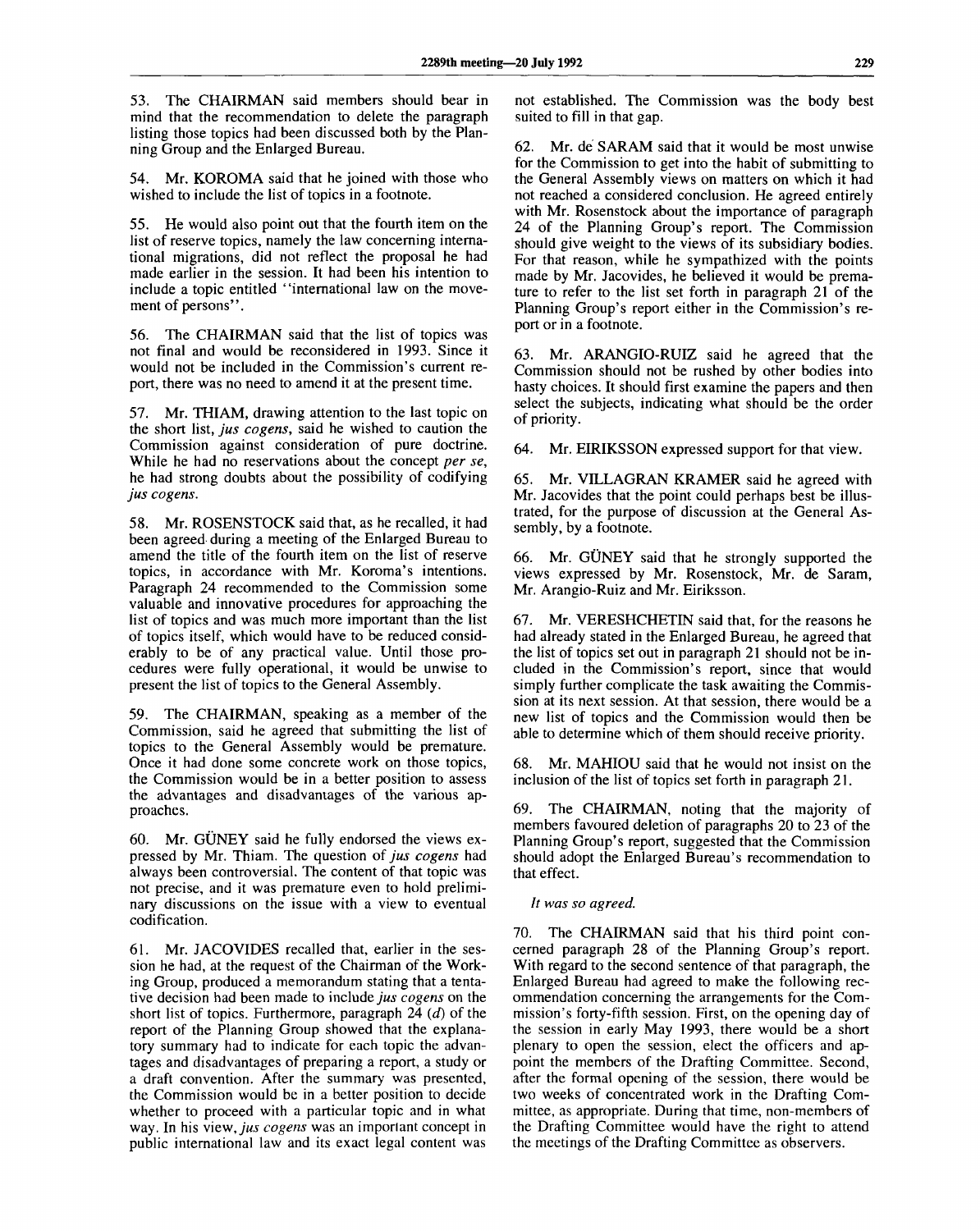71. Mr. GÜNEY said that he would like the Chairman to explain precisely what was meant by the reference to attendance of non-members at the Drafting Committee's meetings as observers. It had been clearly agreed at the beginning of the session that non-members could participate in the Drafting Committee, make proposals and even circulate them in writing. The only thing that nonmembers could not do was to participate in the decisions. Another point that should be covered, to avoid confusion, was that the Commission agreed in principle that the membership of the Drafting Committee should, if necessary, vary in the light of the topic considered. Provided that the Chairman clarified those two points, and that they were reflected in the summary record, he would have no objection to the Enlarged Bureau's recommendation.

72. The CHAIRMAN pointed out that the position of obervers was in fact covered by paragraph 27 (5) of the Planning Group's report. The membership of the Drafting Committee would, of course, vary and the variations would be decided as and when the Committee took up a new topic. The question would not, however, arise during the first two weeks of the Commission's next session, since the only topic before the Drafting Committee would be State responsibility.

73. Mr. AL-KHASAWNEH said that he did not like the approach set out in paragraph 27 (5) and considered that the paragraph should be deleted. Ultimately, the whole question was one of self-restraint. In particular, he saw no need to formulate any such rule in writing. It was not as though there was any need to guard against possible abuse, for the way in which the Drafting Committee had worked in the past had been satisfactory.

74. Mr. de SARAM said he agreed that the Commission's next session should start with a short meeting in plenary, and then move on to other things. There was, however, much that could be done in bodies other than the Drafting Commitee—indeed, the very term "Drafting Committee" was something of a misnomer, since the Committee was in many respects more in the nature of a quasi-plenary. It would be better if the Enlarged Bureau's recommendation incorporated the notion that nonmembers of the Drafting Committee would in fact be able to work on other matters in other groups. Again, nothing should appear in the Commission's report that would in any way diminish the entitlement of those elected to the Commission by the General Assembly to participate fully in the work of the Commission and its subsidiary bodies. As all members were aware, there was a great deal of difference between being a participant and an observer. A bald statement that members who came to Geneva to participate in the work of the Commission and its subsidiary bodies could do so only as observers—and therefore in a restricted manner—for the first two weeks, touched upon the legitimate sensitivities of the members of the Commission.

75. The CHAIRMAN suggested, to meet the points raised, that the words "as observers" should be deleted from the Enlarged Bureau's recommendation.

76. Mr. ROSENSTOCK said that the recommendation with regard to the first two weeks of the Commission's

next session had been accepted in an open-ended working group, in which all members of the Commission had been free to participate, as part of a package which also incorporated paragraph 27. If the Commission persisted in reopening such matters, it would serve no useful purpose and would also be indicative of a marked lack of restraint. Furthermore, if the Commission started to tamper first with one paragraph and then with another, the whole package would simply fall apart. As to his own position, he had accepted what he regarded as a sharp deterioration in the terms of paragraph 28 on the understanding that everyone concerned would accept paragraphs 27 and 28 as a package. He was disinclined to accept the revised version of paragraph 28, as opposed to the version which appeared in the Planning Group's report, if that would open up a whole series of other questions. He would urge members to exercise restraint, as he was genuinely concerned that the progress achieved over the past 11 weeks through compromise would be undone in the last few days of the session.

77. Mr. CALERO RODRIGUES (Chairman of the Planning Group) said that he agreed with most of Mr. Rosenstock's observations and also supported the Chairman's suggestion that the words "as observers" should be deleted from the Enlarged Bureau's recommendation. He did not think that, at that late stage in the session, members of the Commission, including those who were members of the Planning Group, should try to obtain what they had been unable to obtain, as they had not been present, in the Planning Group.

78. Mr. AL-KHASAWNEH said that, for once, he found himself in total disagreement with Mr. Calero Rodrigues and Mr. Rosenstock. The fact that he was a member of the Planning Group did not preclude him from raising points that had been agreed in the Planning Group. It was one thing to make a mistake and another thing to persist in that mistake.

79. Mr. GÜNEY said that he agreed entirely with Mr. Al-Khasawneh.

80. Mr. SHI said that, as he had stated in the Enlarged Bureau, he would not object to the adoption of paragraph 28 of the Planning Group's report, particularly as amended, but would reserve his position as to the need to assign two weeks at the beginning of the Commission's next session to the work of the Drafting Committee.

81. Mr. VILLAGRAN KRAMER said that he was unhappy about the last paragraph of the report, which dealt with the possibility of splitting the Commission's sessions. He trusted that the matter would receive further consideration at the next session.

82. The CHAIRMAN said that, in the light of comments made, he would suggest that the Commission should adopt the Enlarged Bureau's recommendation with regard to paragraph 28 of the Planning Group's report.

// *was so agreed.*